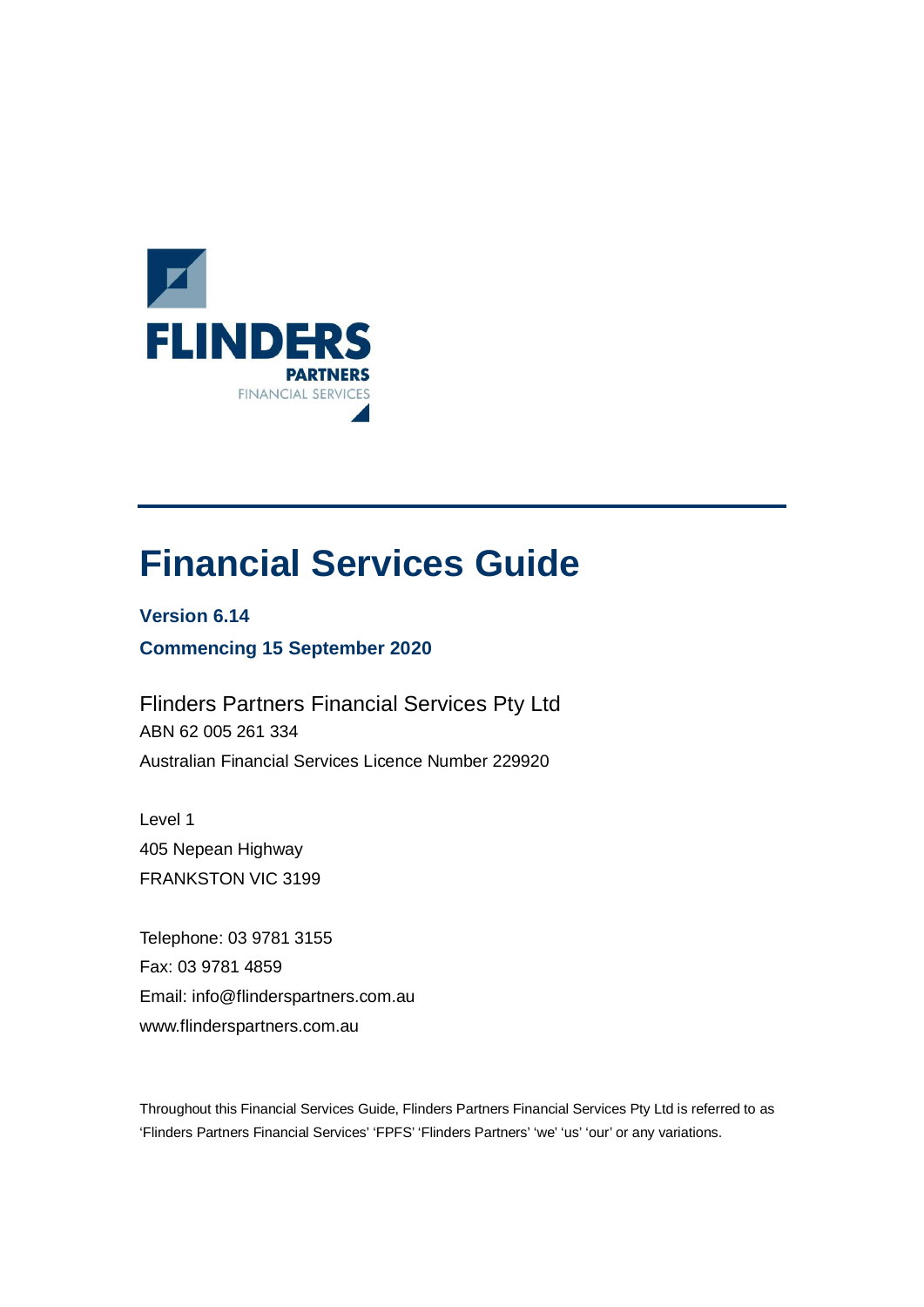# **About Us:**

Flinders Partners Financial Services is a privately owned financial advisory business which is part of Flinders Partners Group.

This Financial Services Guide (FSG) is designed to help you understand more about how we operate and whether you wish to use our services. It contains information about:

- · The initial and ongoing advice Flinders Partners provide;
- · Our service and how we charge for it;
- · Who to contact if you have a complaint.

# **Documents you may receive from us:**

# **Statement of Advice (SoA):**

If you receive personal advice from your adviser that takes into account your financial needs, goals and circumstances, we will provide you with an SoA. An SoA contains the following important information:

- The advice given to you;
- · Why the advice is appropriate for you and the reasons behind it;
- Information about fees and commissions relating to the advice and ongoing services provided to you;
- · Any associations or relationships that may have influenced the advice.

# **Record of Advice (RoA):**

If your adviser has previously provided you with an SoA and then provides you with related additional advice which takes into account your personal circumstances, you may receive written confirmation of that advice in an RoA.

You have the right to request a copy of the RoA within seven years of the advice being provided to you. You may request this in writing or verbally using the contact details on the cover page of this FSG.

# **Product Disclosure Statement (PDS):**

If we recommend a particular financial product to you, we will provide you with a PDS which is prepared by the issuer of the product. This will contain information that will assist you to make an informed decision about that product, including benefits, risks, costs and commissions.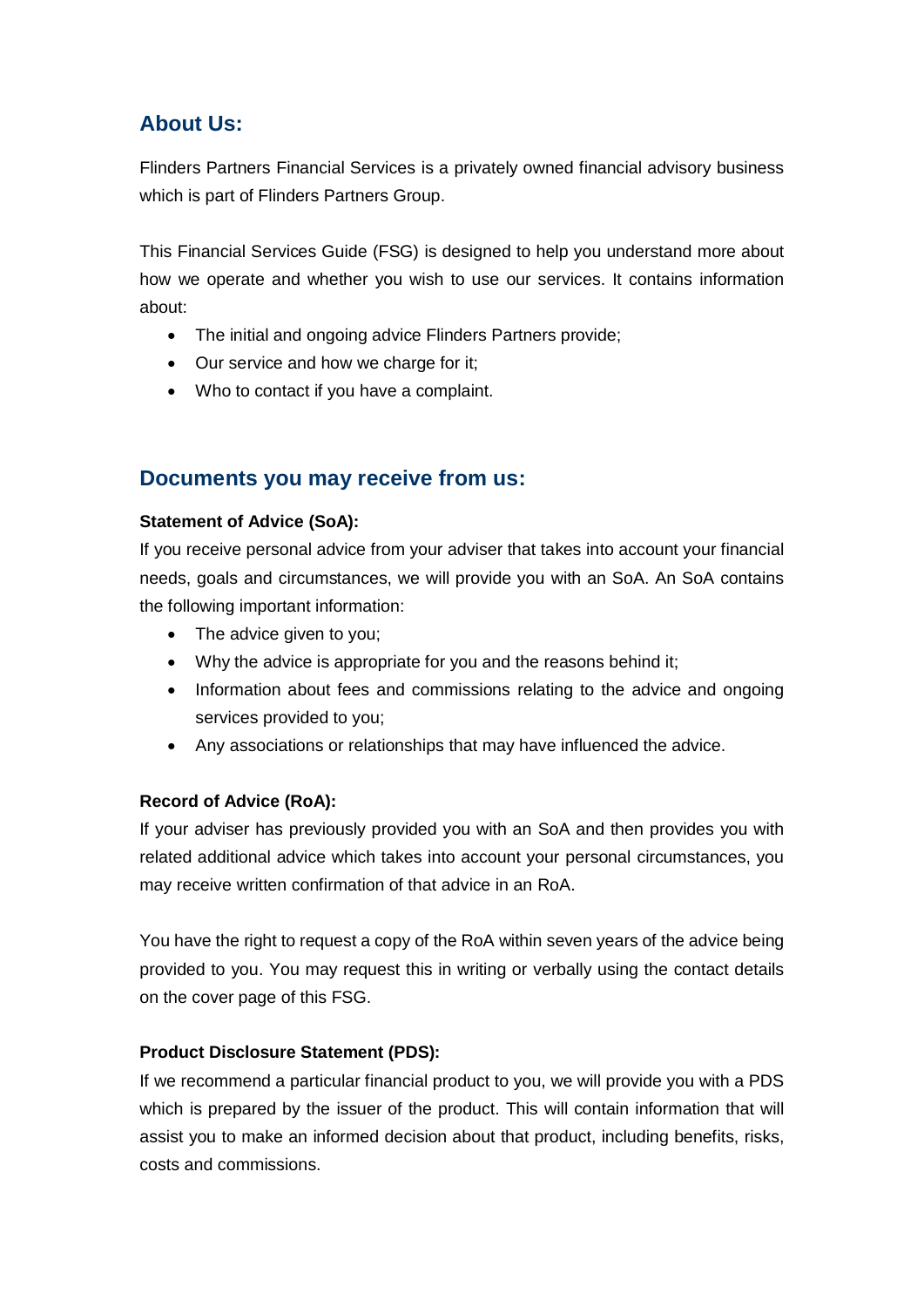# **Who is responsible for the financial services provided to me?**

Flinders Partners Financial Services holds an Australian Financial Services Licence (number 229920). Your adviser is an authorised representative of Flinders Partners Financial Services and provides advice on behalf of Flinders Partners. Flinders Partners is responsible for the advice provided to you.

Your adviser will be a member of our team detailed later in this FSG. Flinders Partners has authorised your adviser to provide this FSG to you.

# **Financial Services and Products We Offer:**

Flinders Partners offers the following services to help you build, manage and protect your wealth:

- · Wealth creation and accumulation
- · Structuring your wealth through Self Managed Superannuation Funds, Private Companies and Trusts
- · Investment selection and management
- · Superannuation and retirement strategies
- Estate planning and business succession planning
- Personal Insurance analysis
- · Portfolio administration

Flinders Partners Financial Services is licensed to provide advice on the following products:

- · Deposit and payment products
- · Government debentures, stocks and bonds
- · Life insurance products
- · Managed investments
- · Retirement Savings Accounts
- · Securities
- · Superannuation

More details of our licence authorisations can be found on the ASIC website: www.asic.gov.au

Your adviser may only specialise in some of the areas listed above. Please see the section 'Our Team' in this FSG for details of what your adviser specialises in.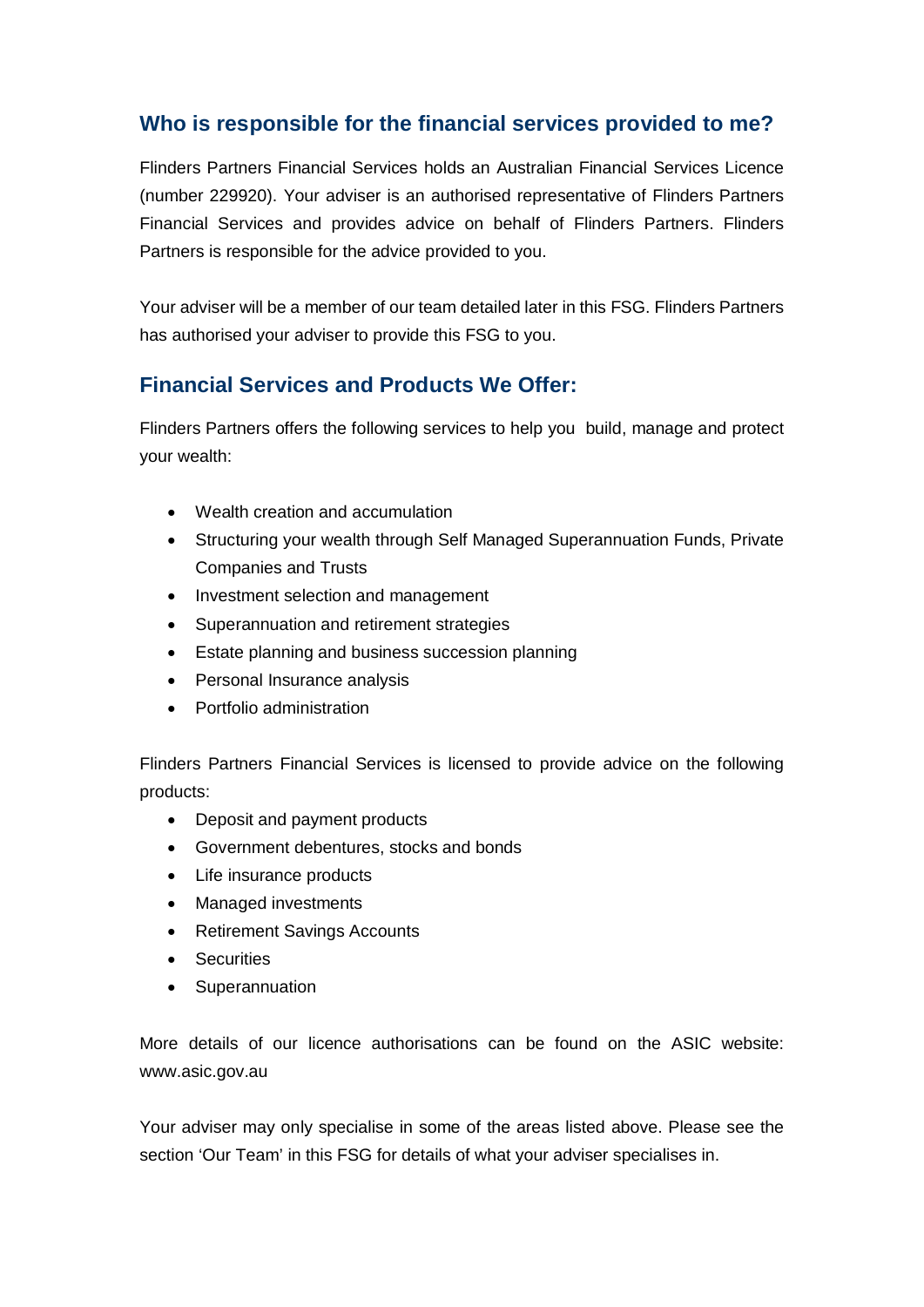# **Fees for our services and how we are paid:**

#### **Fees for our service:**

Our fees are based on time spent and the complexity of your situation. They are either quoted in advance (fixed amount or range) or charged in arrears at an hourly rate. Our hourly rate ranges from \$80 - \$350 plus GST.

The types of fees we charge are as follows:

# · **Initial Advice:**

This fee covers the cost of researching and preparing your financial plan, and meeting with you to determine your goals and objectives.

## · **Advice Implementation:**

This fee covers the time spent implementing the products and strategies we have recommended to you.

## · **Ongoing Advice:**

Our ongoing advice will assist you in keeping on track with your financial strategies. We will charge a fee relevant to what you require, and charge this on a monthly or quarterly basis.

## · **Additional Advice:**

A fee for any additional advice required will charged according to an hourly rate.

# **Commissions:**

# *Investment Ongoing Commissions:*

We seek to use investments that do not pay commission; however Flinders Partners may receive investment commissions ranging from 0-5% of the value of your investment. Any commission received by us from investments you hold will be disclosed in a Statement of Advice.

#### *Insurance Upfront Commissions:*

The majority of our insurance work is completed on a commission only basis.

Flinders Partners may receive insurance commissions in the first year of between 0% and 66% of your annual first years insurance premium. These commissions will be disclosed to you in our Statement of Advice.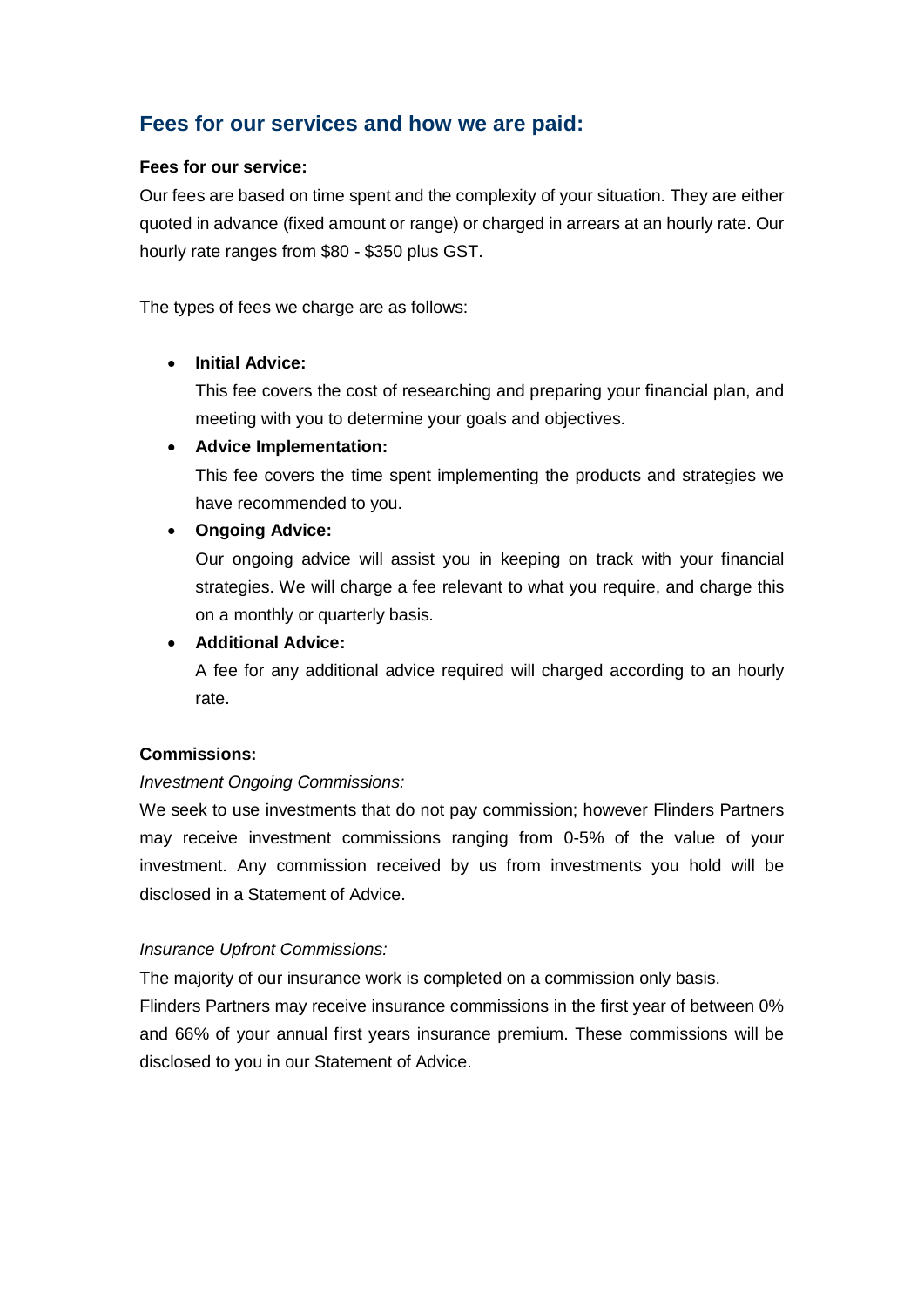#### *Insurance Ongoing Commission:*

We may receive a commission of between 0% and 22% of your ongoing annual insurance premium. Any commission received will be disclosed in a Statement of Advice.

#### **How your adviser is paid:**

Allan Williams, is our director of Flinders Partners Financial Services, and he is remunerated by a profit share from the business.

Kerrie Easton, Meg Macartney and Adam Bellairs are employees of Flinders Partners Financial Services and receive a salary. They may also be entitled to a bonus linked to the overall profit performance of the business.

#### **Other benefits we may receive:**

Flinders Partners may also receive other non-financial benefits such as attendance at training events or seminars from product providers at no extra cost to you. We keep a register of these benefits which may be viewed at your request.

#### **Will any third parties be paid for referring my business?**

If you are referred to us by a third party, they may receive a fee. This fee is paid by Flinders Partners and is not an additional cost to you. We keep a register of these fees which may be viewed at your request.

#### **Relationships that may influence our advice:**

Flinders Partners Financial Services is a privately owned company and is not owned or influenced by any financial product provider. Your adviser will recommend financial products from an Approved Product List.

Our approved product list is developed by our Investment Committee using a range of criteria to determine a product's merit.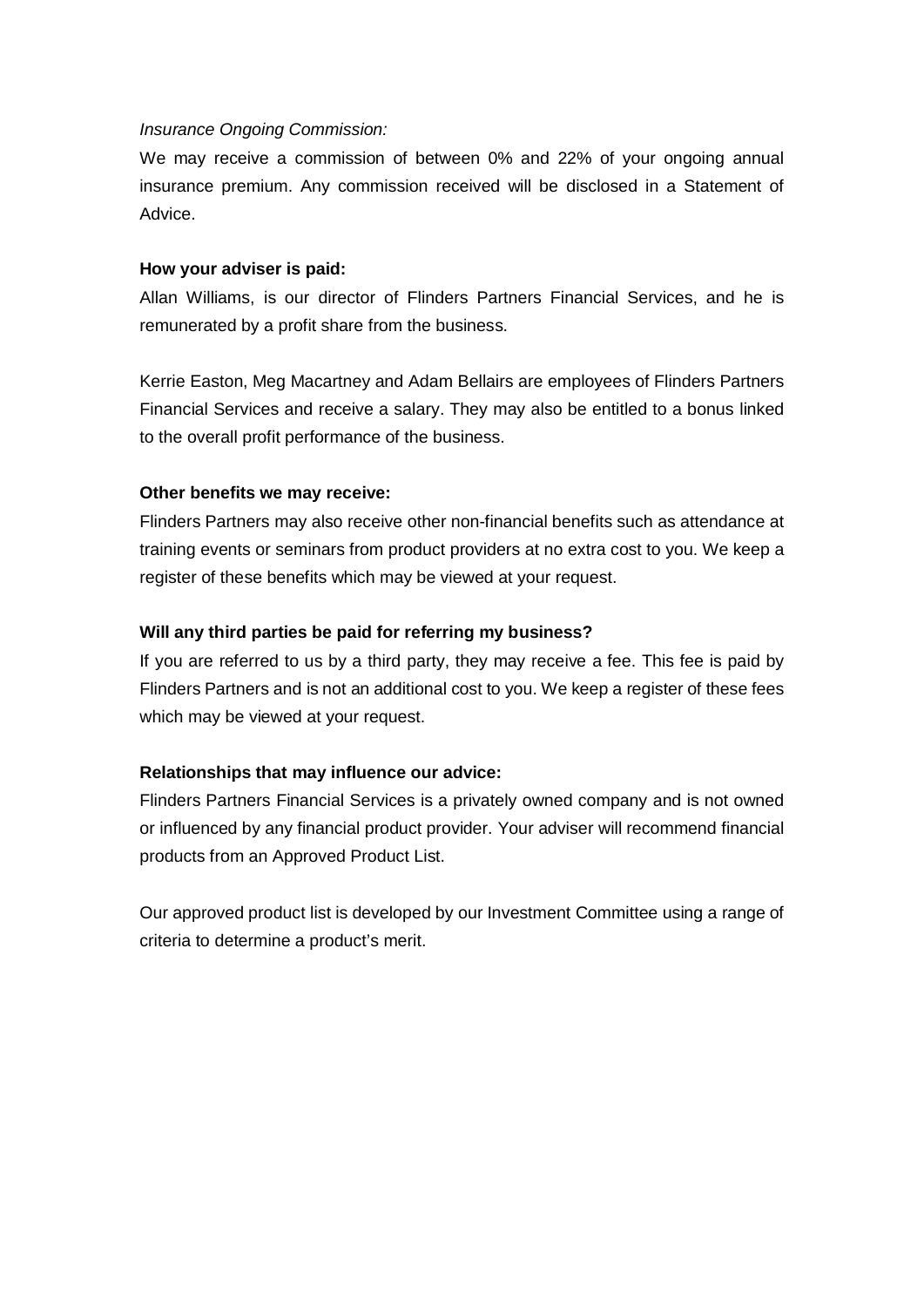# **Confidence in the quality of our advice:**

Flinders Partners is committed to providing an exceptional client service experience in an honest and open manner. If our level of service has not met your expectations in any way, we have a complaints handling service to ensure that your concerns are raised at the highest level within the organisation. Should you have any concerns about the service provided to you, please take the following steps:

- 1. Contact your advisor immediately and raise your concerns with him/her;
- 2. If your complaint is not satisfactorily resolved within 14 days, please write directly to the Managing Director as follows:

Managing Director Flinders Partners Financial Services Pty Ltd PO Box 430 FRANKSTON VIC 3199

3. If an issue has not been resolved to your satisfaction, you can lodge a complaint with the Australian Financial Complaints Authority, or AFCA. AFCA provides fair and independent financial services complaint resolution that is free to consumers. They can be contacted as follows:

 Australian Financial Complaints Authority GPO Box 3 Melbourne VIC 3001

**Phone Number:** 1800 931 678 (free call) **Website**: www.afca.org.au **Email:** info@afca.org.au

We are required by the Corporations Act 2001 to have a compensation arrangement which is designed to compensate retail clients for losses they suffer as a result of a breach by Flinders Partners or their Advisers of the obligations outlined in Chapter 7 of the Corporations Act. Flinders Partners have comprehensive professional indemnity insurance in place to cover both Flinders Partners and our advisers (including advisers who are no longer authorised by us, but were at the time of the conduct.)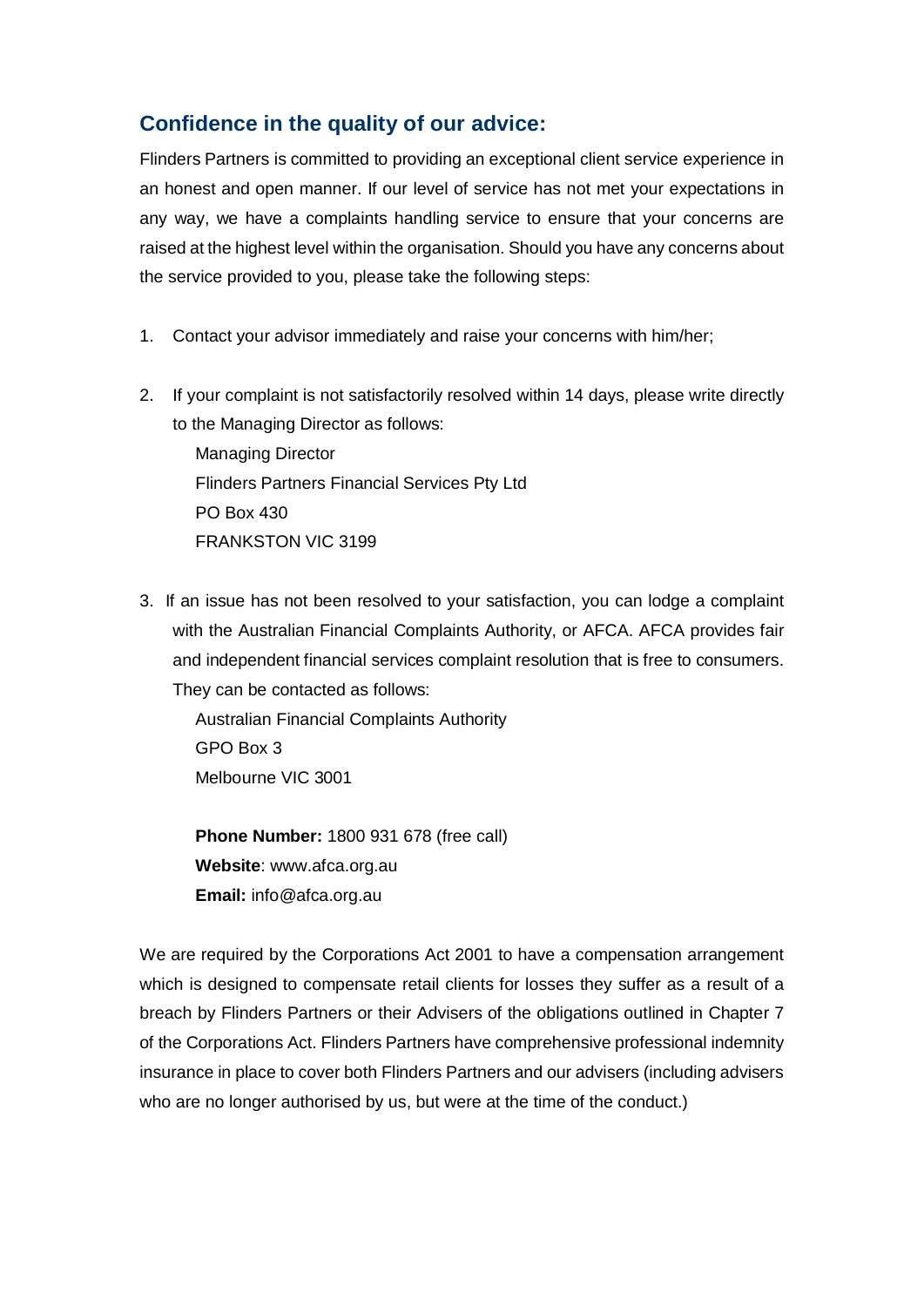# **Our Team:**

## **Allan Williams**

#### *Managing Director*

Is an Authorised Representative of Flinders Partners Financial Services (No. 341489)

Allan has been providing financial advice to clients since 2009 and has provided accounting and taxation advice to clients since 1997.

## Qualifications:

- · Bachelor of Commerce
- · Certified Practising Accountant
- · Master of Business Administration
- · Diploma of Financial Services (Financial Planning)

Allan specialises in providing advice in the following services and products:

- · Structuring your wealth through Self Managed Superannuation Funds, Private Companies and Trusts
- · Superannuation and retirement strategies
- · Estate planning and business succession planning
- · Wealth creation and accumulation
- · Investment selection and management
- · Personal Insurance analysis
- · Portfolio administration

Email: allanw@flinderspartners.com.au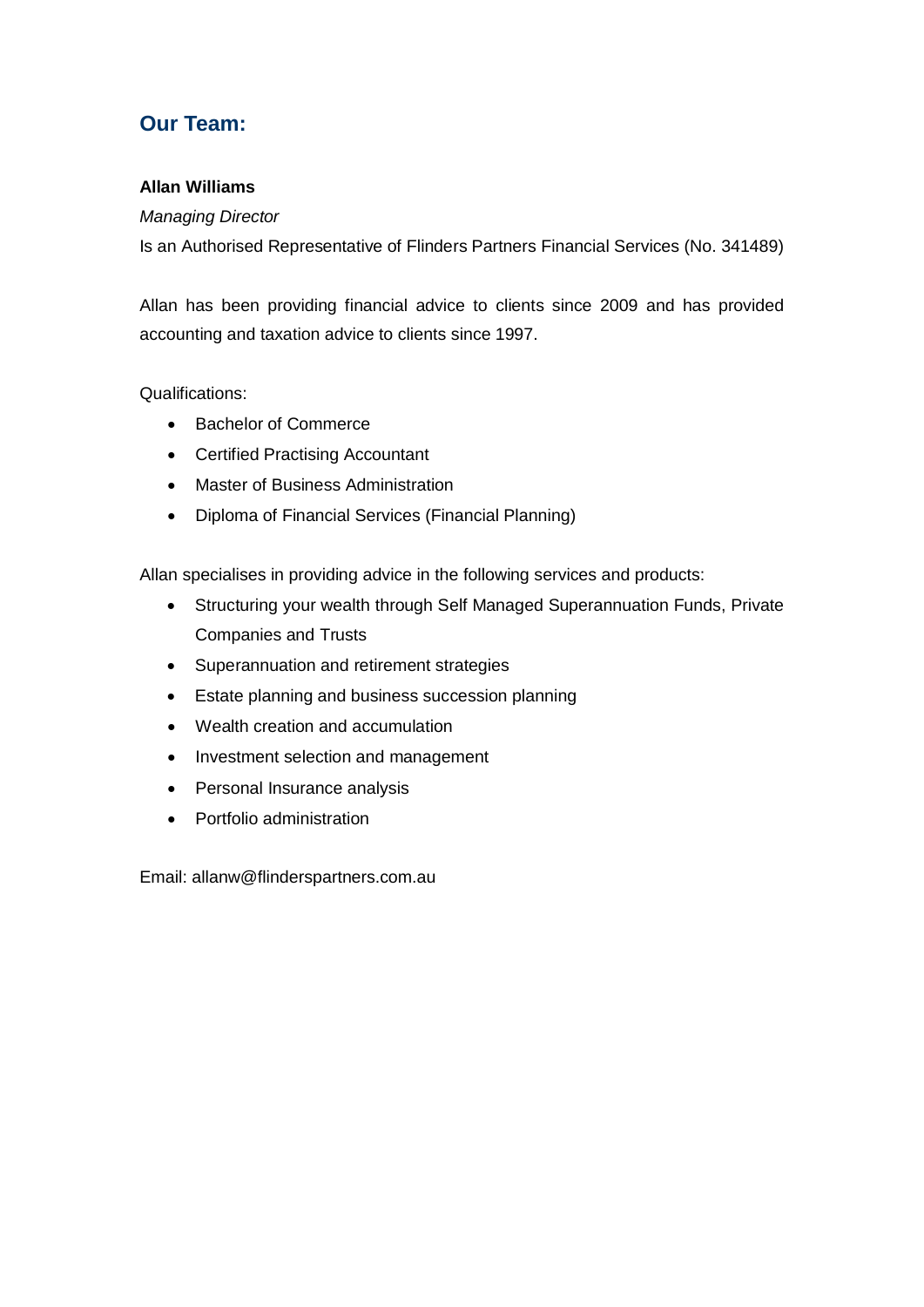# **Kerrie Easton**

## *Financial Adviser*

Is an Authorised Representative of Flinders Partners Financial Services (No. 434026)

Kerrie has worked in the financial services industry since 2007.

Qualifications:

- · Diploma of Financial Services (Financial Planning)
- · Advanced Diploma of Financial Planning
- · Fellow Chartered Financial Practitioner

Kerrie specialises in providing advice in the following services and products:

- · Personal Insurance analysis
- · Superannuation and retirement strategies
- · Wealth creation and accumulation
- · Investment selection and management
- · Portfolio administration
- · Structuring your wealth through Self Managed Superannuation Funds, Private Companies and Trusts
- · Estate planning and business succession planning

Email: kerriee@flinderspartners.com.au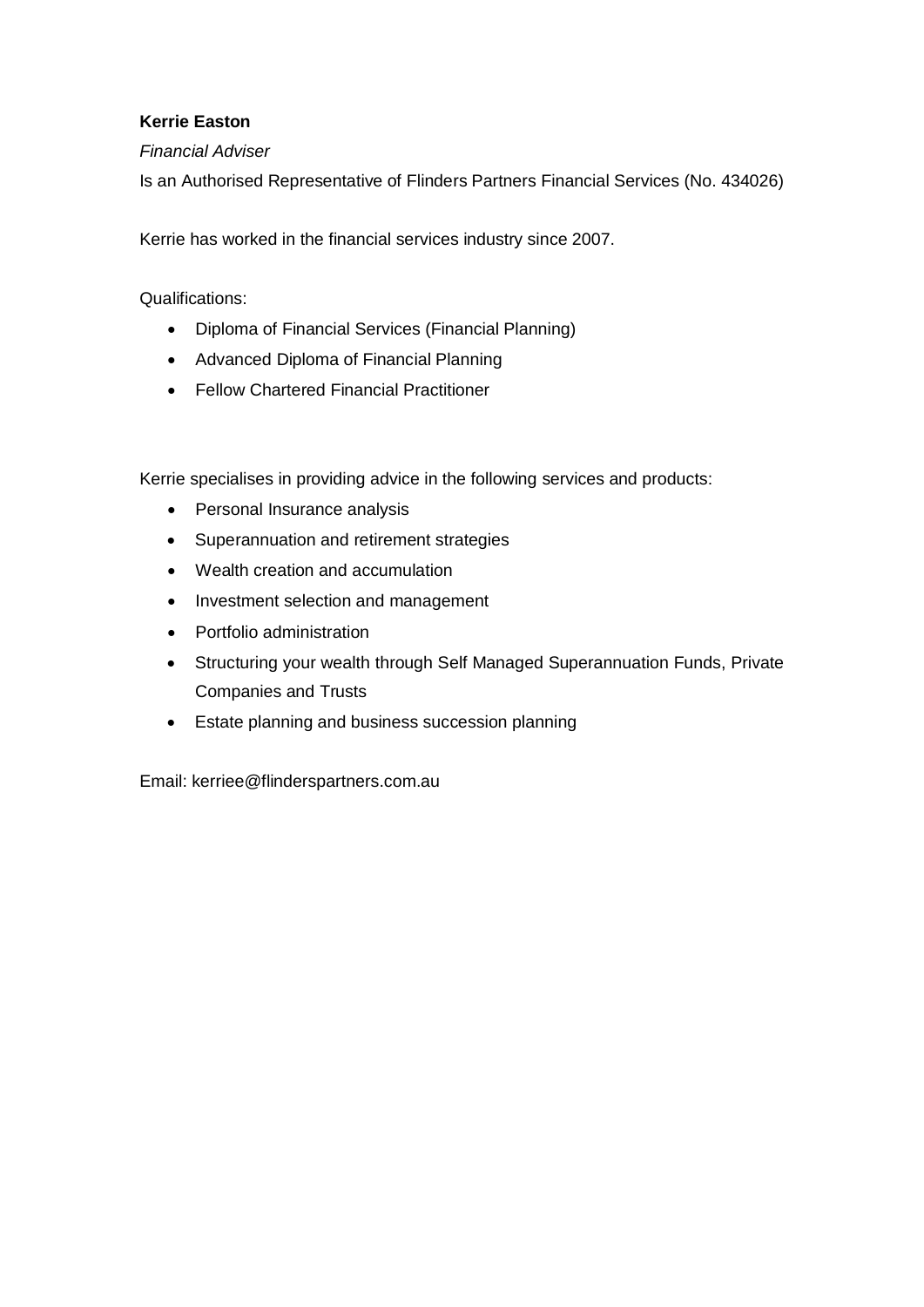# **Meg Macartney**

## *Financial Adviser*

Is an Authorised Representative of Flinders Partners Financial Services (No. 1271740).

Meg has worked in the financial services industry since 2014.

Qualifications:

· Diploma of Financial Services (Financial Planning)

Meg specialises in providing advice in the following services and products:

- · Personal Insurance analysis
- · Superannuation and retirement strategies

Email: megm@flinderspartners.com.au